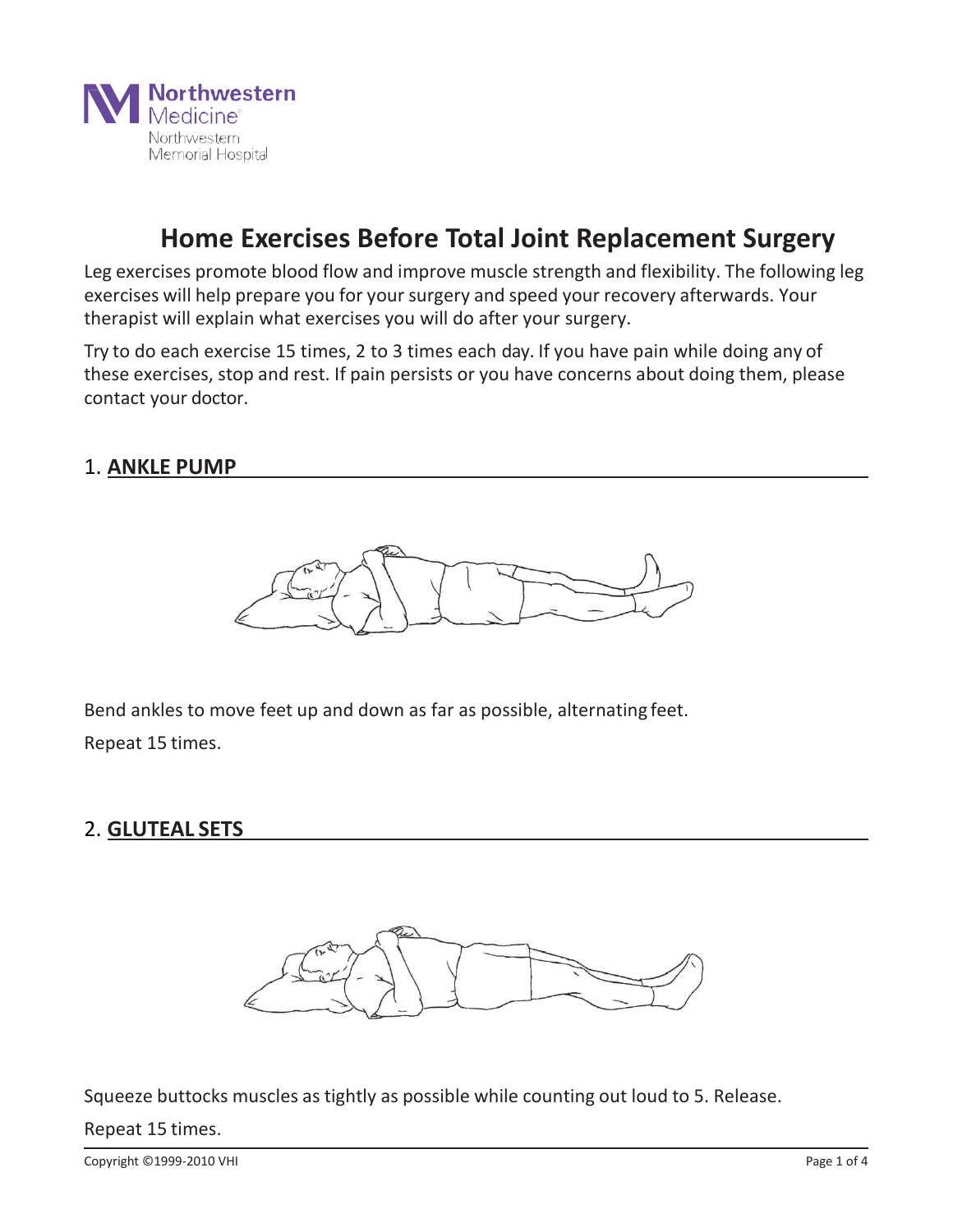

### 3. **QUAD SETS**



Bend your non-operative leg. Push the back of your operative knee into the bed, tightening the top thigh muscle. Hold for 5 seconds.

Repeat 15 times.

#### 4. **HAMSTRING SETS**



Lie or sit with a pillow roll under your operative leg. Dig your heel into the bed, tighteningthe muscles on the back of your thigh. Hold for 5 seconds. Release.

Repeat 15 times.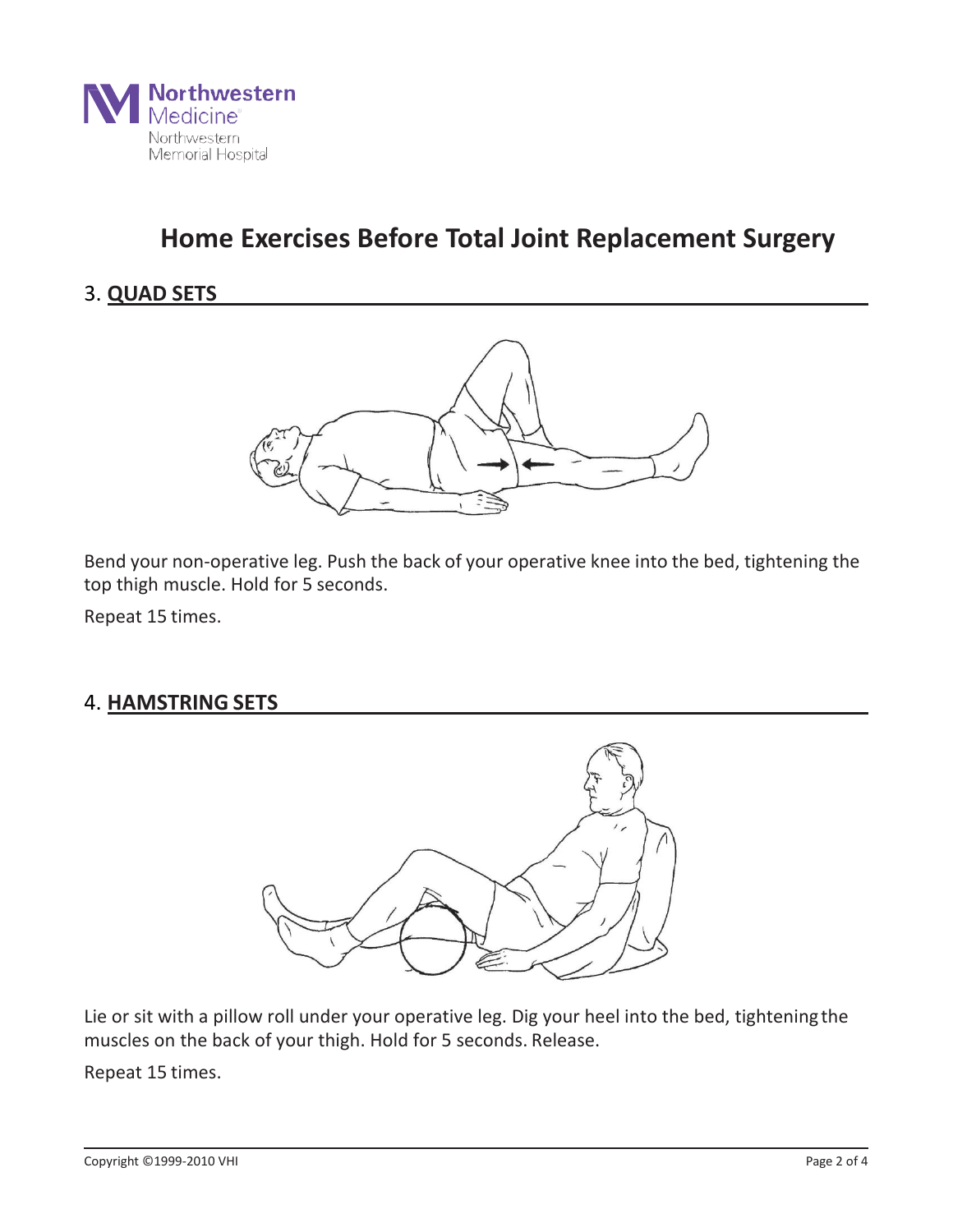

### 5. **SHORT ARCQUADS**



Lie on your back with a pillow roll under your operative leg. Tighten the muscle on the topof your leg, strightening you knee. Hold for 5 seconds. Lowerslowly.

Repeat 15 times.

#### 6. **HEEL SLIDES**



Lie on your back. Slide the heel of your operative leg towards buttocks, then slide back to the starting position.

Repeat 15 times.